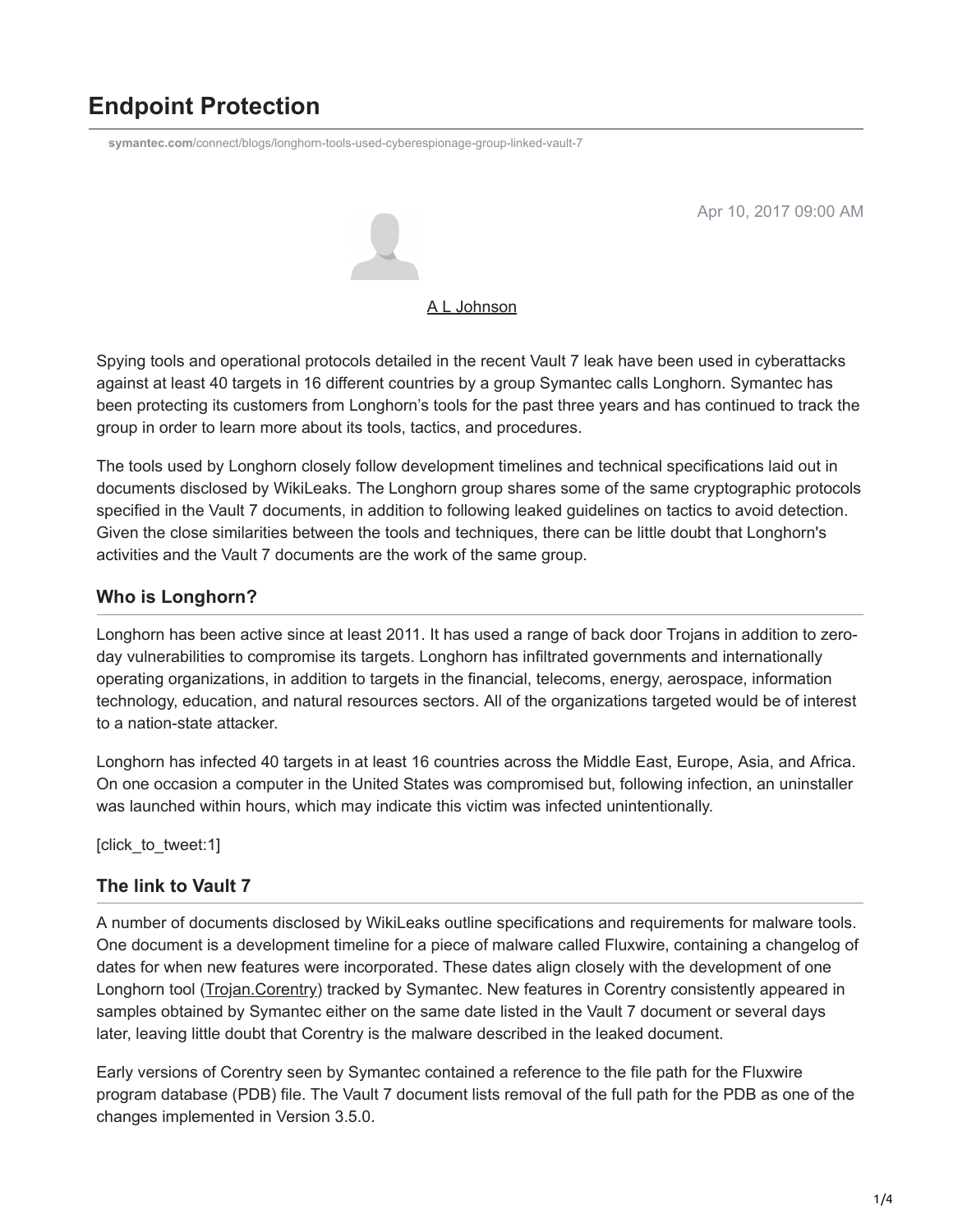Up until 2014, versions of Corentry were compiled using GCC. According to the Vault 7 document, Fluxwire switched to a MSVC compiler for version 3.3.0 on February 25, 2015. This was reflected in samples of Corentry, where a version compiled on February 25, 2015 had used MSVC as a compiler.

| <b>Corentry sample (MD5 hash)</b> | Date/time<br>of sample<br>compilation | <b>Embedded</b><br><b>Corentry</b><br>version<br>number | <b>Corentry</b><br>compiler | Vault 7<br>changelog<br>number | Vault 7<br>changelog<br>date           |
|-----------------------------------|---------------------------------------|---------------------------------------------------------|-----------------------------|--------------------------------|----------------------------------------|
| N/A                               | N/A                                   | N/A                                                     | N/A                         | $2.1.0 -$<br>2.4.1             | Jan 12,<br>2011 - Feb<br>28, 2013      |
| e20d5255d8ab1ff5f157847d2f3ffb25  | 23/08/2013<br>10:20                   | 3.0.0                                                   | GCC                         | 3.0.0                          | Aug 23,<br>2013                        |
| 5df76f1ad59e019e52862585d27f1de2  | 21/02/2014<br>11:07                   | 3.1.0                                                   | GCC                         | 3.1.0                          | Feb 20,<br>2014                        |
| 318d8b61d642274dd0513c293e535b38  | 15/05/2014<br>09:01                   | 3.1.1                                                   | GCC                         | 3.1.1                          | May 14,<br>2014                        |
| N/A                               | N/A                                   | N/A                                                     | N/A                         | 3.2.0                          | Jul 15,<br>2014                        |
| 511a473e26e7f10947561ded8f73ffd0  | 03/09/2014<br>00:12                   | 3.2.1                                                   | GCC                         | 3.2.1                          | Aug 18,<br>2014                        |
| c06d422656ca69827f63802667723932  | 25/02/2015<br>16:50                   | N/A                                                     | <b>MSVC</b>                 | 3.3.0                          | Feb 25,<br>2015                        |
| N/A                               | N/A                                   | N/A                                                     | N/A                         | $3.3.1 - >$<br>3.5.0           | May 17,<br>$2015 -$<br>Nov 13,<br>2015 |

*Table. Corentry version numbers and compilation dates compared to Fluxwire version numbers and changelog dates disclosed in Vault 7*

A second Vault 7 document details Fire and Forget, a specification for user-mode injection of a payload by a tool called Archangel. The specification of the payload and the interface used to load it was closely matched in another Longhorn tool called **Backdoor. Plexor.** 

A third document outlines cryptographic protocols that malware tools should follow. These include the use of inner cryptography within SSL to prevent man-in-the-middle (MITM) attacks, key exchange once per connection, and use of AES with a 32-byte key. These requirements align with the cryptographic practices observed by Symantec in all of the Longhorn tools.

Other Vault 7 documents outline tradecraft practices to be used, such as use of the Real-time Transport Protocol (RTP) as a means of command and control (C&C) communications, employing wipe-on-use as standard practice, in-memory string de-obfuscation, using a unique deployment-time key for string obfuscation, and the use of secure erase protocols involving renaming and overwriting. Symantec has observed Longhorn tools following all of these practices. While other malware families are known to use some of these practices, the fact that so many of them are followed by Longhorn makes it noteworthy.

#### **Global reach: Longhorn's operations**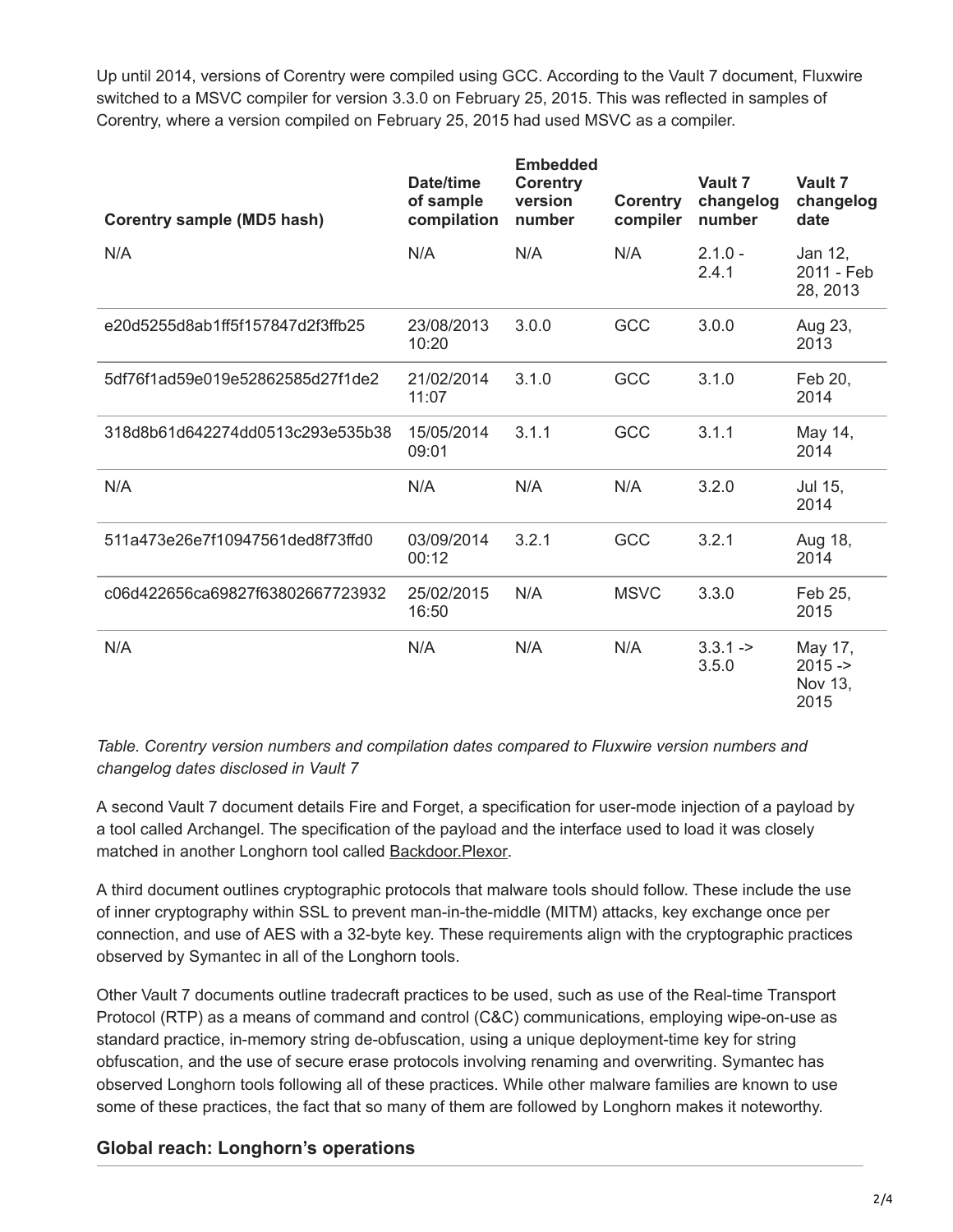While active since at least 2011, with some evidence of activity dating back as far as 2007, Longhorn first came to Symantec's attention in 2014 with the use of a zero-day exploit [\(CVE-2014-4148](http://www.cve.mitre.org/cgi-bin/cvename.cgi?name=cve-2014-4148)) embedded in a Word document to infect a target with Plexor.

The malware had all the hallmarks of a sophisticated cyberespionage group. Aside from access to zeroday exploits, the group had preconfigured Plexor with elements that indicated prior knowledge of the target environment.

To date, Symantec has found evidence of Longhorn activities against 40 targets spread across 16 different countries. Symantec has seen Longhorn use four different malware tools against its targets: Corentry, Plexor, [Backdoor.Trojan.LH1,](https://www.symantec.com/security_response/writeup.jsp?docid=2017-040703-1537-99) and [Backdoor.Trojan.LH2](https://www.symantec.com/security_response/writeup.jsp?docid=2015-082518-2117-99).

Before deploying malware to a target, the Longhorn group will preconfigure it with what appears to be target-specific code words and distinct C&C domains and IP addresses for communications back to the attackers. Longhorn tools have embedded capitalized code words, internally referenced as "groupid" and "siteid", which may be used to identify campaigns and victims. Over 40 of these identifiers have been observed, and typically follow the theme of movies, characters, food, or music. One example was a nod to the band The Police, with the code words REDLIGHT and ROXANNE used.

Longhorn's malware has an extensive list of commands for remote control of the infected computer. Most of the malware can also be customized with additional plugins and modules, some of which have been observed by Symantec.

Longhorn's malware appears to be specifically built for espionage-type operations, with detailed system fingerprinting, discovery, and exfiltration capabilities. The malware uses a high degree of operational security, communicating externally at only select times, with upload limits on exfiltrated data, and randomization of communication intervals—all attempts to stay under the radar during intrusions.

For C&C servers, Longhorn typically configures a specific domain and IP address combination per target. The domains appear to be registered by the attackers; however they use privacy services to hide their real identity. The IP addresses are typically owned by legitimate companies offering virtual private server (VPS) or webhosting services. The malware communicates with C&C servers over HTTPS using a custom underlying cryptographic protocol to protect communications from identification.

Prior to the Vault 7 leak, Symantec's assessment of Longhorn was that it was a well-resourced organization which was involved in intelligence gathering operations. This assessment was based on its global range of targets and access to a range of comprehensively developed malware and zero-day exploits. The group appeared to work a standard Monday to Friday working week, based on timestamps and domain name registration dates, behavior which is consistent with state-sponsored groups.

Symantec's analysis uncovered a number of indicators that Longhorn was from an English-speaking, North American country. The acronym MTWRFSU (Monday Tuesday Wednesday ThuRsday Friday Saturday SUnday) was used to configure which day of the week malware would communicate with the attackers. This acronym is common in academic calendars in North America. Some of the code words found in the malware, such as SCOOBYSNACK, would be most familiar in North America. In addition to this, the compilation times of tools with reliable timestamps indicate a time zone in the Americas.

#### **Distinctive fingerprints**